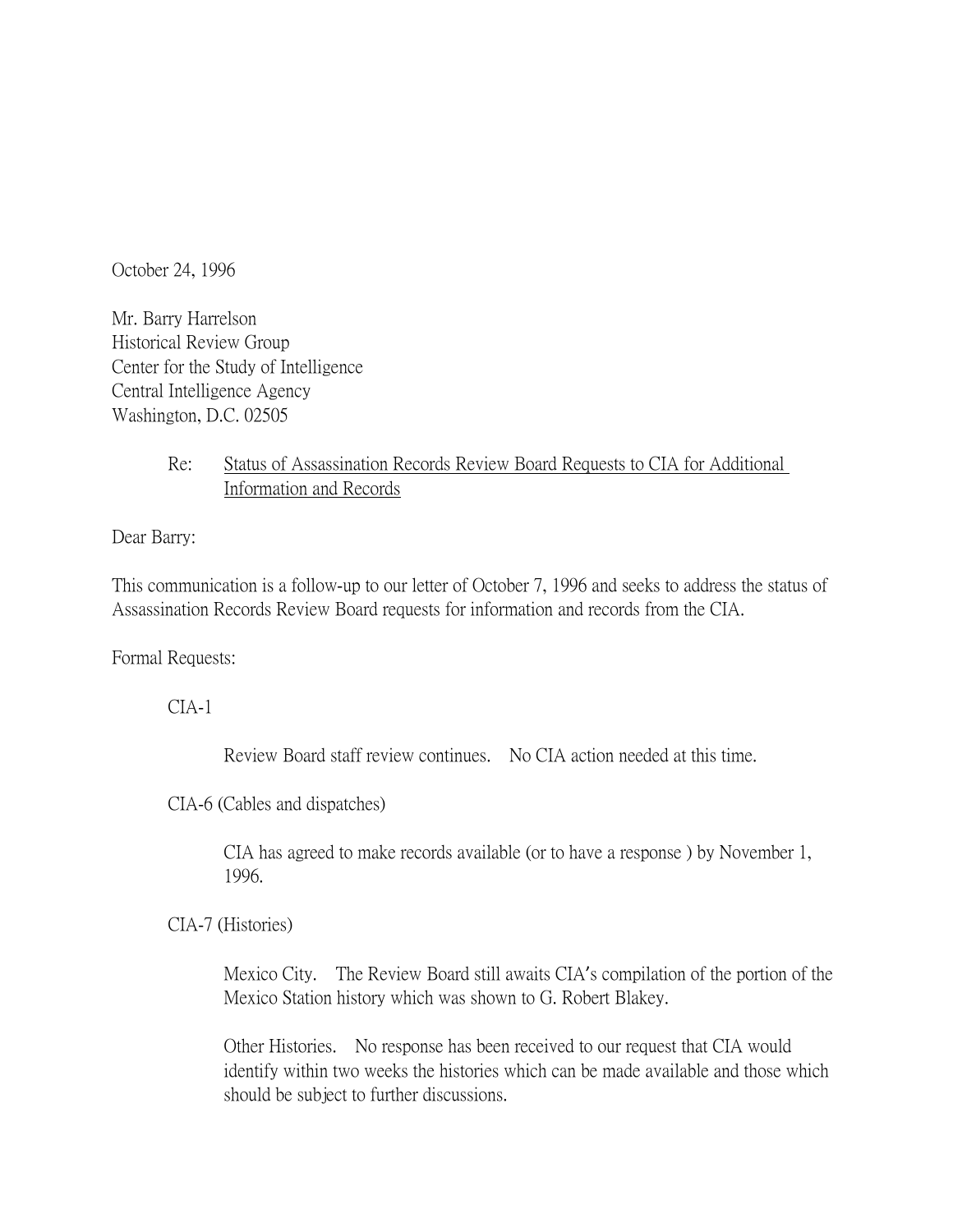Review Board staff still awaits Cram's multi-volume counterintelligence history.

CIA-8 (Intelligence community staff)

CIA had promised to provide a report to the Review Board within two weeks. Nothing has been made available.

CIA-9 (Publications and analytical materials)

No recommendation has be received from CIA regarding the list of publications that appear in an LBJ Library finding aid which the Review Board staff has provided to you.

CIA-10 (Interagency source register)

CIA has not yet made available the records which it had agreed to provide within two weeks.

CIA-11 (Duran's original statement)

CIA has agreed to make some further attempts to locate Duran's original statement.

CIA-12 (JMWAVE materials)

CIA has agreed to make materials available on a rolling basis.

Informal requests:

Spas Rankin. CIA has made the Spas Rankin file available to us. Review Board staff research continues. When research is complete, staff will discuss issues with CIA.

IN 23738. CIA is searching for cable number IN 23738 (7 July 1962).

Marilyn Murrett. CIA has made the Marilyn Murrett file available to us. Review Board staff research continues. When research is complete, staff will discuss issues with CIA.

HTLINGUAL. It is our understanding that CIA continues its search for HTLINGUAL records and can provide an oral briefing on the subject.